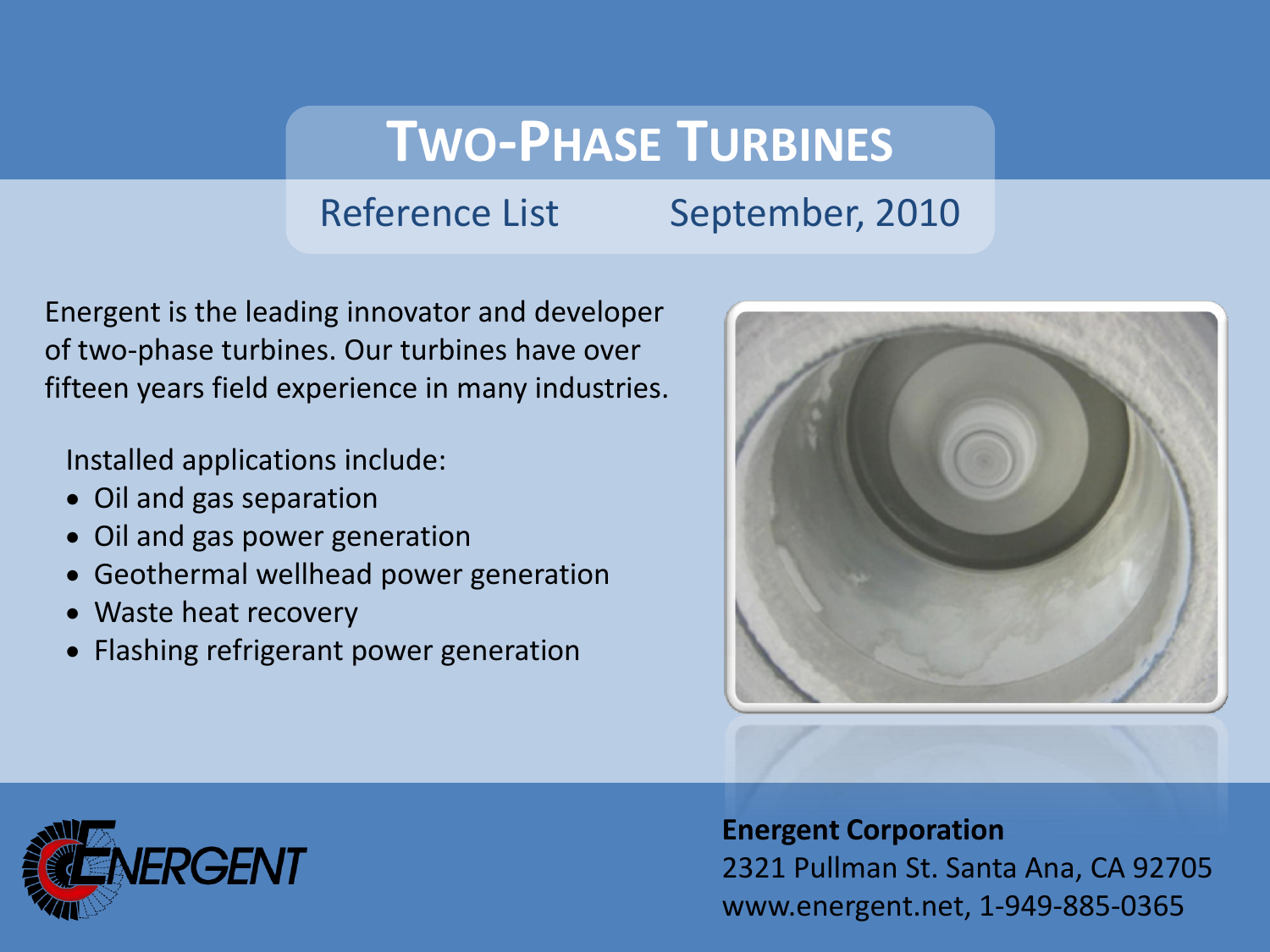| <b>Model</b>  | <b>Date</b> | <b>Application</b>                                 | <b>Customer   Location</b>                         | <b>Pressure</b><br>psia | <b>Flowrate</b><br>lb/hr | <b>Temp</b><br>$^{\circ}$ F | Inlet<br>Vapor | <b>Power</b><br>kW | <b>Cooling</b><br>tons |
|---------------|-------------|----------------------------------------------------|----------------------------------------------------|-------------------------|--------------------------|-----------------------------|----------------|--------------------|------------------------|
| 54RST         | Jun, 1983   | <b>Geothermal Wellhead Power</b>                   | Utah Power & Light   Roosevelt Hot Springs, UT     | 420                     | 500,000                  | 450                         | 6%             | 1,600              |                        |
| 54RST         | Dec, 1985   | Geothermal Wellhead Power                          | Phillips, Petroleum, Desert Peak, NV               | 97                      | 622,500                  | 324                         | 5%             | 440                |                        |
| <b>36 RSB</b> | Jun, 1985   | <b>Waste Heat Recovery</b>                         | Mitsui Zosen   Daido Steel, Japan                  | 507                     | 242,600                  | 466                         | 0%             | 530                |                        |
| 36RSB         | Sep, 2000   | Geothermal Wellhead Power                          | Comision Federal de Electricidad, Cerro Prieto, MX | 612                     | 290,000                  | 488                         | 32%            | 890                |                        |
| 36RSRT        | Oct, 1984   | Oil and Gas Separation and Power Generation        | DOE   El Segundo, CA                               | 250                     | 175,000                  | 80                          | 8%             | 80                 |                        |
| 30RST         | Aug, 1981   | Geothermal Wellhead Power                          | DOE   East Mesa, CA                                | 88                      | 18,360                   | 319                         | 4%             | 15                 |                        |
| 30RST         | Aug, 1981   | Geothermal Wellhead Power                          | DOE   Raft River, ID                               | 63                      | 17,640                   | 273                         | 22%            | $\overline{3}$     |                        |
| 30RST         | Aug, 1981   | Geothermal Wellhead Power                          | DOE   Roosevelt Hot Springs, UT                    | 138                     | 14,760                   | 352                         | 0%             | 21                 |                        |
| <b>26T</b>    | Apr, 1982   | <b>Waste Heat Recovery</b>                         | DOE   Santa Monica CA                              | 561                     | 13,400                   | 479                         | 5%             | 126                |                        |
| <b>25T</b>    | Jun, 1985   | Oil and Gas Separation and Power Generation        | Mobil   Sholem Alechem Gas Plant, OK               | 608                     | 42,120                   | 100                         | 0%             | 10                 |                        |
| 24RST         | Sep, 2000   | Offshore Gas and Oil Wellhead Power and Separation | Shell Deepwater   Ram-Powell Platform              | 1,250                   | 171,500                  | 200                         | 16%            | 40                 |                        |
| 18TPRS        | Jun, 1999   | Oil, Gas and Water Separation and Power Generation | DOE   Kvaerner   Placentia, CA                     | 41                      | 34,500                   | 70                          | 0%             | 14                 |                        |
| 18RST         | Nov, 1997   | Crude Oil and Gas Separation and Power Generation  | Kvarner   North Sea Shuttle Tanker                 | 101                     | 131,300                  | 100                         | 0%             | 20                 |                        |
| 12T           | Aug, 1995   | Geothermal Wellhead Power                          | DOE   Coso Geothermal Field, CA                    | 117                     | 11,800                   | 339                         | 70%            | 43                 |                        |
| 10VPT         | Mar, 2009   | Flashing Refrigerant Power Generation              | Siemens   Santa Ana, CA                            | 550                     | 8,300                    | 250                         | 0%             | $2 - 8$            |                        |
| 10VPT         | Jun, 2010   | Flashing CO2 Power Generation                      | DOE   Santa Ana, CA                                | 170                     | 8,280                    | $-23$                       | 0%             | $\mathbf{1}$       |                        |
| <b>10 VPT</b> | Aug, 2010   | Flashing Liquid Nitrogen Power Generation          | Energent   Santa Ana, CA                           | 180                     | 54,000                   | $-263$                      | 0%             | 14                 |                        |
| 8TPRS         | Jun, 2010   | Oil, Gas and Water Separation and Power Generation | Kvaerner   Placentia, CA                           | 100                     | 13,090                   | 70                          | 5%             | $\mathbf{1}$       |                        |
| 8IRIS         | Apr, 1985   | Gas, Water and NGL Separation                      | Chevron   Laredo TX                                | 1,100                   | 18,800                   | 150                         | 94%            | $\mathbf{0}$       |                        |
| 6VPT          | Apr, 2008   | Flashing Liquid Nitrogen Power Generation          | Energent   Santa Ana, CA                           | 126                     | 3,150                    | $-277$                      | 0%             | 1.6                |                        |
| 6VPT          | Nov, 1995   | Flashing Refrigerant Power Generation              | Carrier   3 Parkway                                | 123                     | 102,000                  | 90                          | 0%             | 19                 | 500                    |
| 6VPT          | Nov, 1995   | Flashing Refrigerant Power Generation              | Carrier   3 Parkway                                | 123                     | 102,000                  | 90                          | 0%             | 19                 | 500                    |
| 6VPT          | Nov, 1995   | Flashing Refrigerant Power Generation              | Carrier   3 Parkway                                | 123                     | 102,000                  | 90                          | 0%             | 19                 | 500                    |
| 6VPT          | Mar, 1996   | <b>Flashing Refrigerant Power Generation</b>       | Carrier   Airline Kitchen                          | 123                     | 102,000                  | 90                          | 0%             | 19                 | 500                    |
| 6VPT          | Mar, 1996   | Flashing Refrigerant Power Generation              | Carrier   Airline Kitchen                          | 123                     | 102,000                  | 90                          | 0%             | 19                 | 500                    |
| 6VPT          | Mar, 1996   | Flashing Refrigerant Power Generation              | Carrier   Airline Kitchen                          | 123                     | 102,000                  | 90                          | 0%             | 19                 | 500                    |
| 6VPT          | Dec, 1997   | Flashing Refrigerant Power Generation              | Carrier   Allegiance Healthcare                    | 123                     | 102,000                  | 90                          | 0%             | 19                 | 500                    |
| 6VPT          | Sep, 1996   | Flashing Refrigerant Power Generation              | Carrier   Allied Signal Bldg 302                   | 123                     | 119,544                  | 90                          | 0%             | 22                 | 586                    |
| 6VPT          | Oct, 1997   | Flashing Refrigerant Power Generation              | Carrier   Atlanticare Medical Center               | 123                     | 102,000                  | 90                          | 0%             | 19                 | 500                    |
| 6VPT          | Oct, 1997   | Flashing Refrigerant Power Generation              | Carrier   Atlanticare Medical Center               | 123                     | 102,000                  | 90                          | 0%             | 19                 | 500                    |
| 6VPT          | Aug, 1997   | Flashing Refrigerant Power Generation              | Carrier   C.X. Hotel                               | 123                     | 102,000                  | 90                          | 0%             | 19                 | 500                    |
| 6VPT          | Aug, 1997   | Flashing Refrigerant Power Generation              | Carrier   C.X. Hotel                               | 123                     | 102,000                  | 90                          | 0%             | 19                 | 500                    |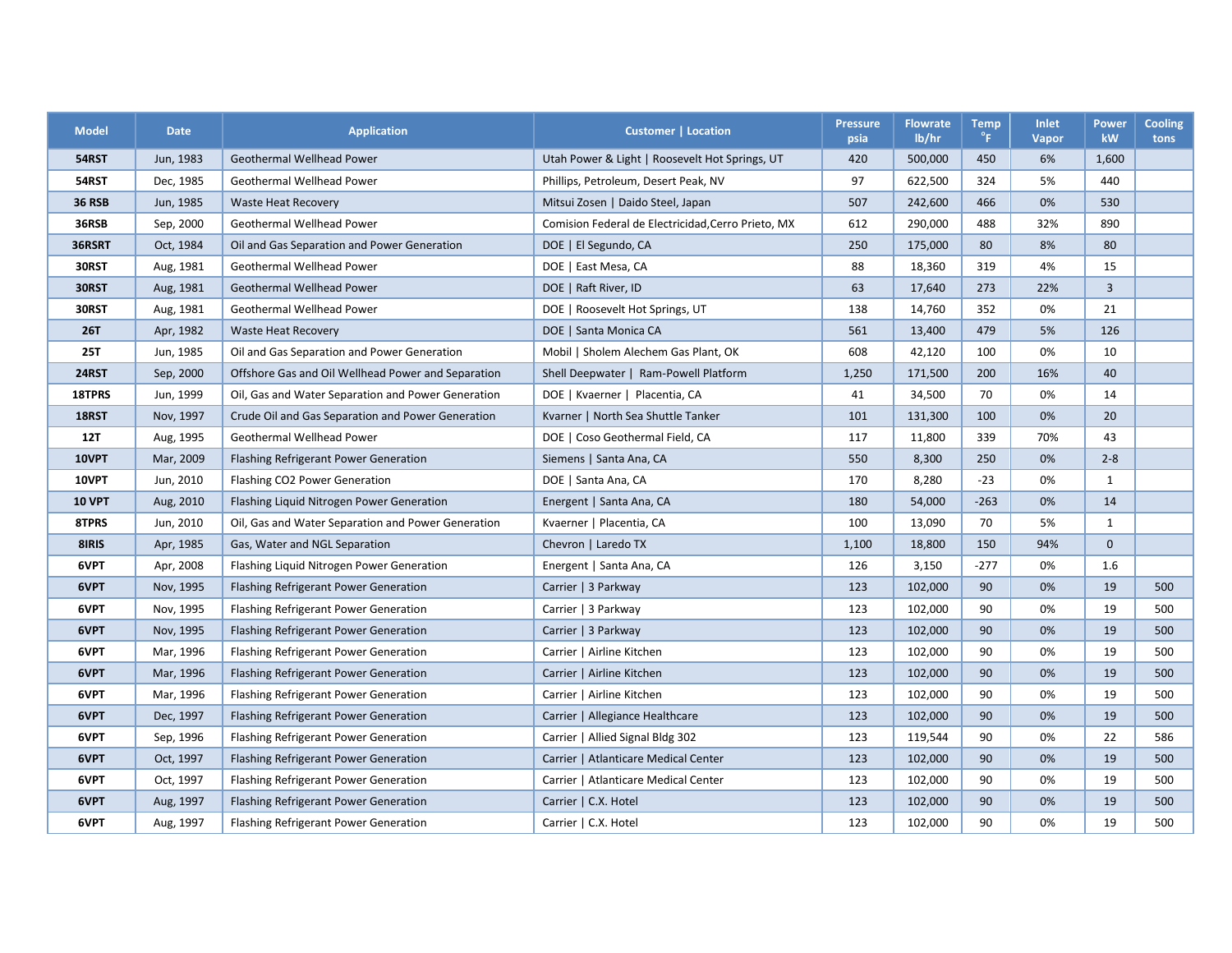| <b>Model</b> | <b>Date</b> | <b>Application</b>                    | Customer   Location                | <b>Pressure</b><br>psia | <b>Flowrate</b><br>lb/hr | Temp<br>$^{\circ}$ F | Inlet<br>Vapor | <b>Power</b><br>kW | <b>Cooling</b><br>tons |
|--------------|-------------|---------------------------------------|------------------------------------|-------------------------|--------------------------|----------------------|----------------|--------------------|------------------------|
| 6VPT         | Aug, 1997   | Flashing Refrigerant Power Generation | Carrier   C.X. Hotel               | 123                     | 102,000                  | 90                   | 0%             | 19                 | 500                    |
| 6VPT         | Jul, 1995   | Flashing Refrigerant Power Generation | Carrier A&R                        | 123                     | 66,300                   | 90                   | 0%             | 12                 | 325                    |
| 6VPT         | Sep, 1995   | Flashing Refrigerant Power Generation | Carrier A&R                        | 123                     | 66,300                   | 90                   | 0%             | 12                 | 325                    |
| 6VPT         | Dec, 1996   | Flashing Refrigerant Power Generation | Carrier World Headquarters         | 123                     | 77,520                   | 90                   | 0%             | 14                 | 380                    |
| 6VPT         | Jun, 1997   | Flashing Refrigerant Power Generation | Carrier   Cathay Pacific (Office)  | 123                     | 102,000                  | 90                   | 0%             | 19                 | 500                    |
| 6VPT         | Jun, 1997   | Flashing Refrigerant Power Generation | Carrier   Cathay Pacific (Office)  | 123                     | 102,000                  | 90                   | 0%             | 19                 | 500                    |
| 6VPT         | Jun, 1997   | Flashing Refrigerant Power Generation | Carrier   Cathay Pacific (Office)  | 123                     | 102,000                  | 90                   | 0%             | 19                 | 500                    |
| 6VPT         | Jul, 1997   | Flashing Refrigerant Power Generation | Carrier   Cathay Pacific (Office)  | 123                     | 102,000                  | 90                   | 0%             | 19                 | 500                    |
| 6VPT         | Jul, 1997   | Flashing Refrigerant Power Generation | Carrier   Cathay Pacific (Office)  | 123                     | 102,000                  | 90                   | 0%             | 19                 | 500                    |
| 6VPT         | Sep, 1996   | Flashing Refrigerant Power Generation | Carrier   Cordis                   | 123                     | 71,400                   | 90                   | 0%             | 13                 | 350                    |
| 6VPT         | Jun, 1996   | Flashing Refrigerant Power Generation | Carrier   Crawford Long Hospital   | 123                     | 107,100                  | 90                   | 0%             | 20                 | 525                    |
| 6VPT         | Jul, 1995   | Flashing Refrigerant Power Generation | Carrier   Dow Corning              | 123                     | 113,832                  | 90                   | 0%             | 21                 | 558                    |
| 6VPT         | Mar, 1996   | Flashing Refrigerant Power Generation | Carrier   Egat                     | 123                     | 102,000                  | 90                   | 0%             | 19                 | 500                    |
| 6VPT         | Mar, 1996   | Flashing Refrigerant Power Generation | Carrier   Emerson Hospital         | 123                     | 81,600                   | 90                   | 0%             | 15                 | 400                    |
| 6VPT         | Apr, 1997   | Flashing Refrigerant Power Generation | Carrier   Galey And Lord           | 123                     | 102,000                  | 90                   | 0%             | 19                 | 500                    |
| 6VPT         | Sep, 1996   | Flashing Refrigerant Power Generation | $Carrier$   GTE                    | 123                     | 103,020                  | 90                   | 0%             | 19                 | 505                    |
| 6VPT         | Sep, 1996   | Flashing Refrigerant Power Generation | Carrier   GTE                      | 123                     | 103,020                  | 90                   | 0%             | 19                 | 505                    |
| 6VPT         | Sep, 1996   | Flashing Refrigerant Power Generation | Carrier   GTE                      | 123                     | 103,020                  | 90                   | 0%             | 19                 | 505                    |
| 6VPT         | Sep, 1996   | Flashing Refrigerant Power Generation | Carrier   GTE                      | 123                     | 103,020                  | 90                   | 0%             | 19                 | 505                    |
| 6VPT         | Nov, 1997   | Flashing Refrigerant Power Generation | Carrier   Haeco                    | 123                     | 102,000                  | 90                   | 0%             | 19                 | 500                    |
| 6VPT         | Nov, 1997   | Flashing Refrigerant Power Generation | Carrier   Haeco                    | 123                     | 102,000                  | 90                   | 0%             | 19                 | 500                    |
| 6VPT         | Dec, 1997   | Flashing Refrigerant Power Generation | Carrier   Haeco                    | 123                     | 102,000                  | 90                   | 0%             | 19                 | 500                    |
| 6VPT         | Jun, 1996   | Flashing Refrigerant Power Generation | Carrier   Harvard Comm. Health     | 123                     | 67,320                   | 90                   | 0%             | 13                 | 330                    |
| 6VPT         | Jun, 1996   | Flashing Refrigerant Power Generation | Carrier   Harvard Comm. Health     | 123                     | 67,320                   | 90                   | 0%             | 13                 | 330                    |
| 6VPT         | Jun, 1996   | Flashing Refrigerant Power Generation | Carrier   Harvard Comm. Health     | 123                     | 67,320                   | 90                   | 0%             | 13                 | 330                    |
| 6VPT         | Oct, 1995   | Flashing Refrigerant Power Generation | Carrier   Hi-Techhip               | 123                     | 102,000                  | 90                   | 0%             | 19                 | 500                    |
| 6VPT         | May, 1996   | Flashing Refrigerant Power Generation | Carrier   Laurel Regional Hospital | 123                     | 91,800                   | 90                   | 0%             | 17                 | 450                    |
| 6VPT         | May, 1996   | Flashing Refrigerant Power Generation | Carrier   Laurel Regional Hospital | 123                     | 91,800                   | 90                   | 0%             | 17                 | 450                    |
| 6VPT         | Jun, 1997   | Flashing Refrigerant Power Generation | Carrier $  LG$                     | 123                     | 102,000                  | 90                   | 0%             | 19                 | 500                    |
| 6VPT         | Jun, 1997   | Flashing Refrigerant Power Generation | Carrier   Malden H.S.              | 123                     | 102,000                  | 90                   | 0%             | 19                 | 500                    |
| 6VPT         | Dec, 1996   | Flashing Refrigerant Power Generation | Carrier   Maui Memorial Hospital   | 123                     | 81,600                   | 90                   | 0%             | 15                 | 400                    |
| 6VPT         | May, 1997   | Flashing Refrigerant Power Generation | Carrier   McCue Center At UVA      | 123                     | 102,000                  | 90                   | 0%             | 19                 | 500                    |